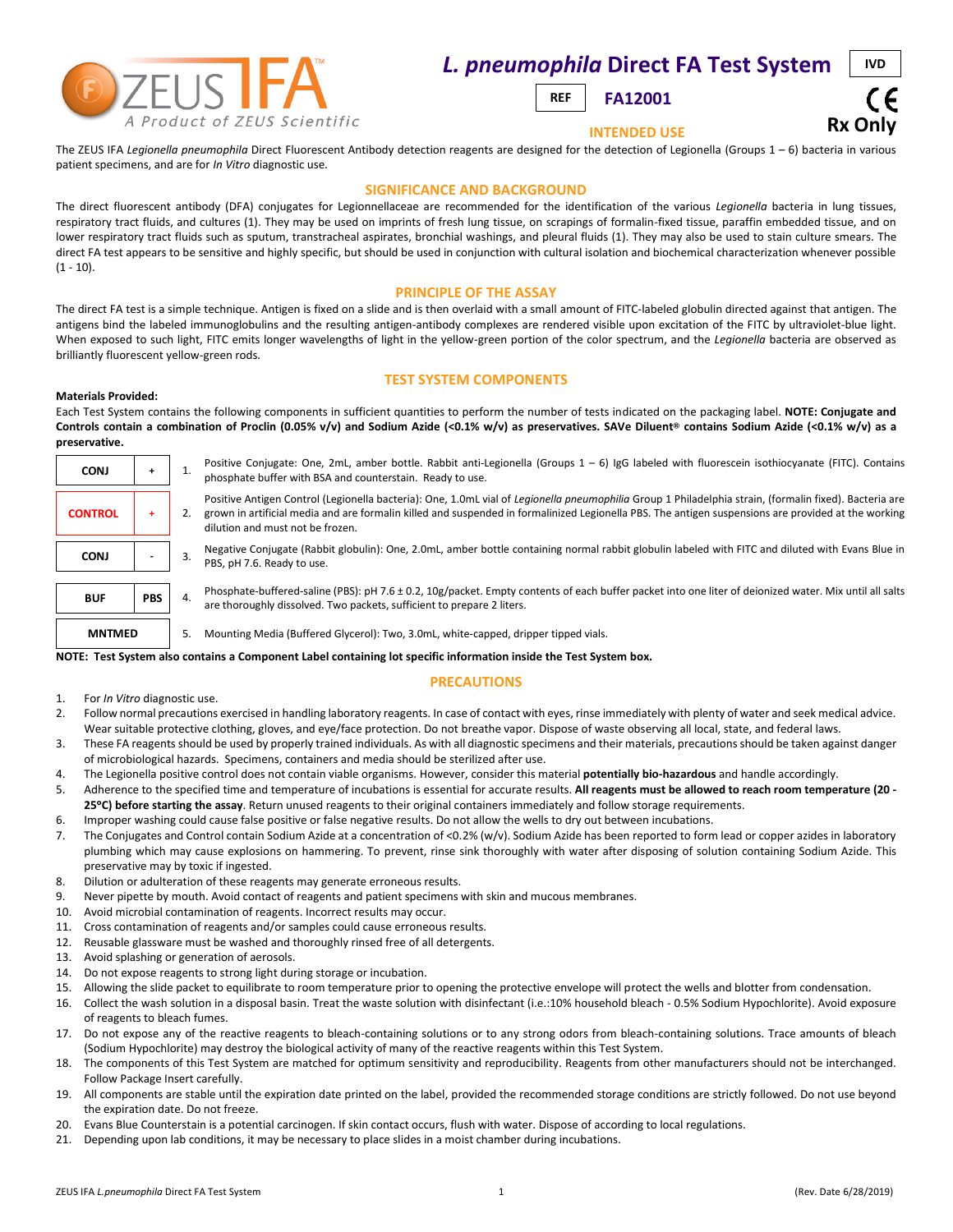## **MATERIALS REQUIRED BUT NOT PROVIDED**

- 1. Inoculation loop.
- 2. Bunsen or Meeker burner.
- 3. Incubator:  $CO<sub>2</sub>$  incubator or candle jar.
- 4. Coplin jars.
- 5. Clean FA slides.
- 6. Charcoal yeast extract medium.
- 7. Sterile petri dishes.
- 8. Sterile or clean scalpels.
- 9. Coverslips (#1).
- 10. Sterile or clean forceps.
- 11. Incubation chamber.
- 12. Deionized water.
- 13. 10% sterile neutral formalin.
- 14. For paraffin sections:
	- a. Oven at 58 60°C to fix sections.
	- b. Xylol to remove paraffin.
	- c. Absolute Ethanol.
	- d. 95% Ethanol.
- 15. 1.0% neutral formalin.
- 16. Test tubes (13 x 100mm).
- 17. Properly equipped fluorescence microscope assembly.

The following filter systems, or their equivalent, have been found to be satisfactory for routine use with transmitted or incident light darkfield assemblies:

| <b>Transmitted Light</b>                      |                              |                       |                        |  |  |  |
|-----------------------------------------------|------------------------------|-----------------------|------------------------|--|--|--|
| Light Source: Mercury Vapor 200W or 50W       |                              |                       |                        |  |  |  |
| <b>Excitation Filter</b>                      | <b>Barrier Filter</b>        |                       | Red Suppression Filter |  |  |  |
| KP490                                         | K510 or K530                 |                       | <b>BG38</b>            |  |  |  |
| <b>BG12</b>                                   | K510 or K530                 |                       | <b>BG38</b>            |  |  |  |
| <b>FITC</b>                                   | K520                         |                       | <b>BG38</b>            |  |  |  |
| Light Source: Tungsten - Halogen 100W         |                              |                       |                        |  |  |  |
| KP490                                         | K510 or K530                 |                       | <b>BG38</b>            |  |  |  |
|                                               |                              |                       |                        |  |  |  |
| <b>Incident Light</b>                         |                              |                       |                        |  |  |  |
| Light Source: Mercury Vapor 200, 100, 50 W    |                              |                       |                        |  |  |  |
| <b>Excitation Filter</b>                      | Dichroic Mirror              | <b>Barrier Filter</b> | Red Suppression Filter |  |  |  |
| KP500                                         | <b>TK510</b>                 |                       | <b>BG38</b>            |  |  |  |
| <b>FITC</b>                                   | <b>TK510</b>                 |                       | <b>BG38</b>            |  |  |  |
| Light Source: Tungsten - Halogen 50 and 100 W |                              |                       |                        |  |  |  |
| <b>KP500</b>                                  | <b>TK510</b><br>K510 or K530 |                       | <b>BG38</b>            |  |  |  |
| <b>FITC</b><br>TK510                          |                              | K530                  | <b>BG38</b>            |  |  |  |

# **STORAGE CONDITIONS**

| Ռ-8℃<br>$2^{\circ}$ C $-4$                | Unopened Test System.                         |
|-------------------------------------------|-----------------------------------------------|
|                                           | Mounting Media, Conjugates, Positive Control. |
|                                           | Rehydrated PBS (Stable for 30 days).          |
| $\triangleright$ 25 °C<br>$2^{\circ}$ C-4 | Phosphate-buffered-saline (PBS) Packets.      |

# **ASSAY PROCEDURE; SPECIMEN COLLECTION**

## **Specimen Preparation:**

During fixation and staining, each slide must be processed separately to ensure that organisms present in one specimen are not transferred to another specimen.

- 1. **Preparation of tissue scrapings from formalin-fixed tissue:**
	- a. Select one or more areas of the lung or other tissue for testing. In the lung, areas of dense gray or reddish consolidation are selected.
	- b. Transfer each tissue block to a sterile Petri dish.
	- c. With a sharp scalpel, cut through these areas to produce new tissue faces for scraping.
	- d. Grasp the tissue with forceps and holding the scalpel at a right angle to the tissue face, scrape it to produce a fine puree of tissue particles. (The lung tissue of victims of Legionellosis is usually quite friable). If the tissue is rubbery or spongy, a positive test is unlikely.
	- e. Smear the particles of tissue and tissue fluids onto 1.5cm circles on a microscope slide using the scalpel blade to make the smears.
	- f. Allow the smears to air dry. Gently heat fix.

## 2. **Preparation of Fresh-Frozen Tissue** (autopsy or biopsy):

- **NOTE:** Process in a safety cabinet. If tissue is to be cultured, this should be done before making imprints.
	- a. Using sterile instruments, cut a fresh face of tissue and, with the forceps, press and squeeze the tissue against clean slides. If the tissue is so moist that smears may be too thick, first blot on sterile gauze. Alternatively, grind the tissue with sterile distilled water and alundum in a sterile mortar, or homogenize the tissue in a Ten Broeck or comparable tissue grinder. Use sufficient sterile distilled water to give an approximate 10% tissue homogenate. Prepare smears in the same manner as described for formalin-fixed tissue. With larger pieces of tissue, this method produces a more representative sample and reduces sampling error.
	- b. Air dry and heat fix.
	- c. Fix smears for 10 minutes by covering with a solution of 10% neutral formalin. Place the slides in a moist chamber to prevent evaporation of the formalin.
	- d. Drain off the formalin and rinse with a gentle stream of distilled water using a wash bottle; or briefly dip each slide into distilled water to remove the residual formalin.
	- e. Air dry.
- 3. **Preparation of Tissue Sections:**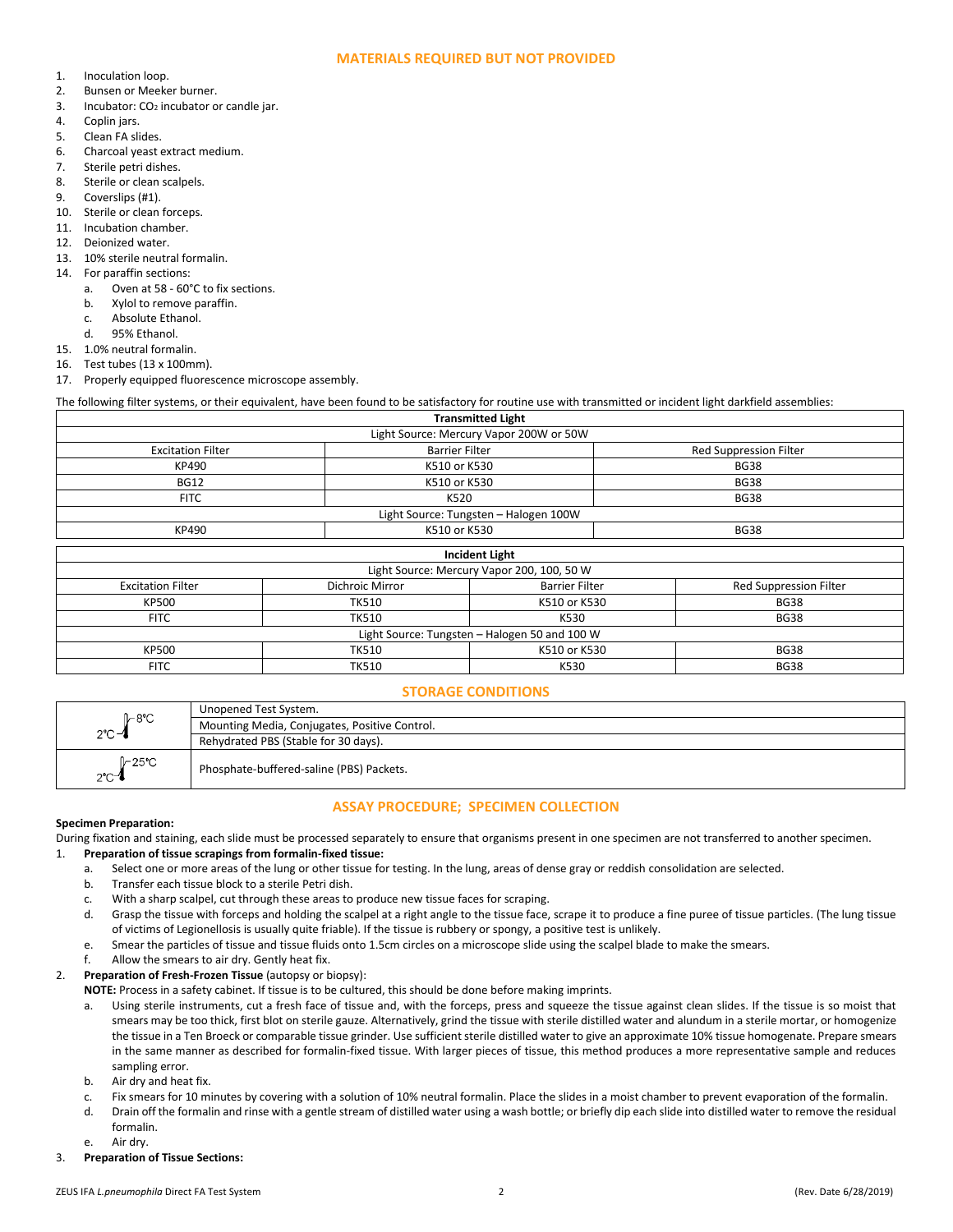*Legionella* bacteria maintain their serologic integrity through histopathological processing and can be easily demonstrated in tissue sections if reasonably numerous. However, they are not as easily demonstrated in sections as in scrapings of formalin-fixed lung or imprints of fresh lung tissue. This is because many of the bacteria are intracellular; they lie at many different levels in the sections, and they are shrunken in size by the histological processing. Cut the tissue sections as thin as possible ( $4\mu$  or less).

## **NOTE: For paraffin embedded tissue:**

- a. Fix the sections for approximately 15 minutes at 58 60°C.
- b. De-paraffinize by two passages through xylol followed by two passages each through absolute ethanol, 95% ethanol and water.
- 4. **Preparation of Exudates from the Lungs** (process in the safety cabinet)**:**

Sputum, transtracheal aspirates, bronchial washings, or other specimens from the lower respiratory tract are satisfactory materials for study. Legionellosis patients frequently do not produce much sputum and when produced, it may or may not be purulent; however, the secretions are extremely viscid and tenacious.

- a. Select a viscous portion of the specimen and prepare smears of moderate thickness within the 1.5cm diameter circles on the microscope slides.
- b. Air dry and heat fix.
- c. Fix in 10% neutral formalin as described above for fresh tissue.
- d. Drain off the formalin and rinse with a gentle stream of distilled water, or dip the slides briefly into distilled water.
- e. Air dry.

# 5. **Preparation of Pleural Fluids:**

## **NOTE: Process in safety cabinet.**

Pleural fluids should be cultured for attempted isolation of the *Legionella* organism. Since the fluids are obtained aseptically, over growth of the *Legionella* organisms by contaminants is not a problem. Prepare thin smears, air dry, heat fix, and process as described for lung exudates above.

**NOTE:** Pleural fluids tend to form a fibrin clot on the slide and unless handled carefully, the entire film may be dislodged during processing.

#### 6. **Preparation of Culture Smears: NOTE: Process in safety cabinet***.*

- a. Make suspensions of cultures of known or suspected *Legionella* bacteria in 1% neutral formalin to give a light turbidity (McFarland No. 1).
- b. Prepare smears on double ring or on multi-well slides.
- c. Air dry and heat fix.

## **FA Staining Procedure**

#### **Read each vial label carefully for proper selection. All liquid reagents are ready for use. Use appropriate Controls in each test. Run as described below:**

1. Use the Positive and Negative Conjugates to screen specimens to identify if the specimens contain Legionella bacteria

- a. Prepare test specimens as described above.
- b. Prepare Positive Antigen Control as follows: Shake vigorously, make smears by applying antigen dropwise to multi-well slides, and aspirate any excess. Allow to air dry then heat fix.
- c. Apply Positive and Negative Conjugates to the Positive Antigen Control preparation(s).
- d. Apply Positive and Negative Conjugates to the test specimen. (See #1 above).
- e. Incubate the Conjugates on the slide preparations for 20 minutes at room temperature (20 25°C).
- f. Remove excess Conjugate by tapping the edge of the slide(s) against a paper towel. Quickly and gently rinse slide(s) with a stream of PBS. Do not aim directly at the specimens or smears. Avoid intermixing of Conjugates of different reactivities or specificities on the smears and specimens. Immerse slide(s) in PBS for 10 minutes. Gently rinse with a stream of distilled water or dip slide(s) in distilled water.
- g. Air dry.
- h. Add a small drop of buffered glycerol (pH 9.0) and cover slip.

## **2.** *Stability of the Final Reacti***on:**

- a. Stained slides are stable for 24 hours when held in the dark at 2 8°C. Read immediately or within 24 hours.
- b. Examination of stained slides:

Examine first under 10X objective of the fluorescence microscope. Select areas of the smear where organisms are present and switch to the mid-range (40X - 63X) objective for rapid screening. The bacteria will be visible as single shod rods or filaments showing strong peripheral staining with darker centers. Confirm observations with 100X oil immersion objective (see Interpretation of Test Results).

#### **READING OF THE FINAL REACTION**

Use the following numerical notations to describe the intensity of bacterial cell-wall fluorescence observed:

| 4+       | = | brilliant yellow-green staining         |
|----------|---|-----------------------------------------|
| 3+       | = | bright yellow-green staining            |
| $2+$     | = | definite but dull yellow-green staining |
| $1+$     | = | dim yellow-green staining               |
| Negative | = | absence of yellow-green staining        |
|          |   |                                         |

#### **QUALITY CONTROL**

- 1. The ZEUS Scientific Positive Antigen Control and Conjugates are used to verify proper performance. The Positive Conjugate must stain the Control antigen at 3+ to 4+ intensity, or the test must be considered invalid.
- 2. The Negative Conjugate must be used on each specimen to ensure that positive reactions obtained with the Positive Control are serologically specific (see Interpretation of Test Results).
- 3. Additional Controls may be tested according to guidelines or requirements of local, state, and/or federal regulations or accrediting organizations.

#### **INTERPRETATION OF RESULTS**

- 1. L*egionella* bacteria are pleomorphic bacilli. Organisms in culture are usually longer rods than those seen in tissues. In older cultures, long filaments, swollen rods, and other bizarre forms may be seen. The bacteria may produce flagella in vivo and in culture; however, flagellar antigens are commonly shared among the Legionellaceae; therefore, these antigens are not presently employed for diagnostic purposes.
- 2. In clinical specimens, the following criteria are used to evaluate and report test results:
	- a. > 25 typical bacilli with 3+ to 4+ cell-wall fluorescence/smear: Report = FA Positive
	- b. < 25 typical bacilli with 3+ to 4+ cell-wall fluorescence/smear: Report Number of stained cells only.
	- c. No typical bacilli with 3+ to 4+ cell-wall fluorescence/smear (i.e., Bacteria of atypical morphology which stain brightly with either immune or negative control conjugates; or any bacteria which stain 2+ or less). Report FA Negative.
- 3. Cultural isolates that are morphologically typical and brightly fluorescent (3+ to 4+) are considered positive.
- 4. FA-positive results should be reported as positive for *Legionella.*
- 5. See the Limitations of the Assay section concerning cross-reactions among the Legionella cell isolates.

# **LIMITATIONS OF THE ASSAY**